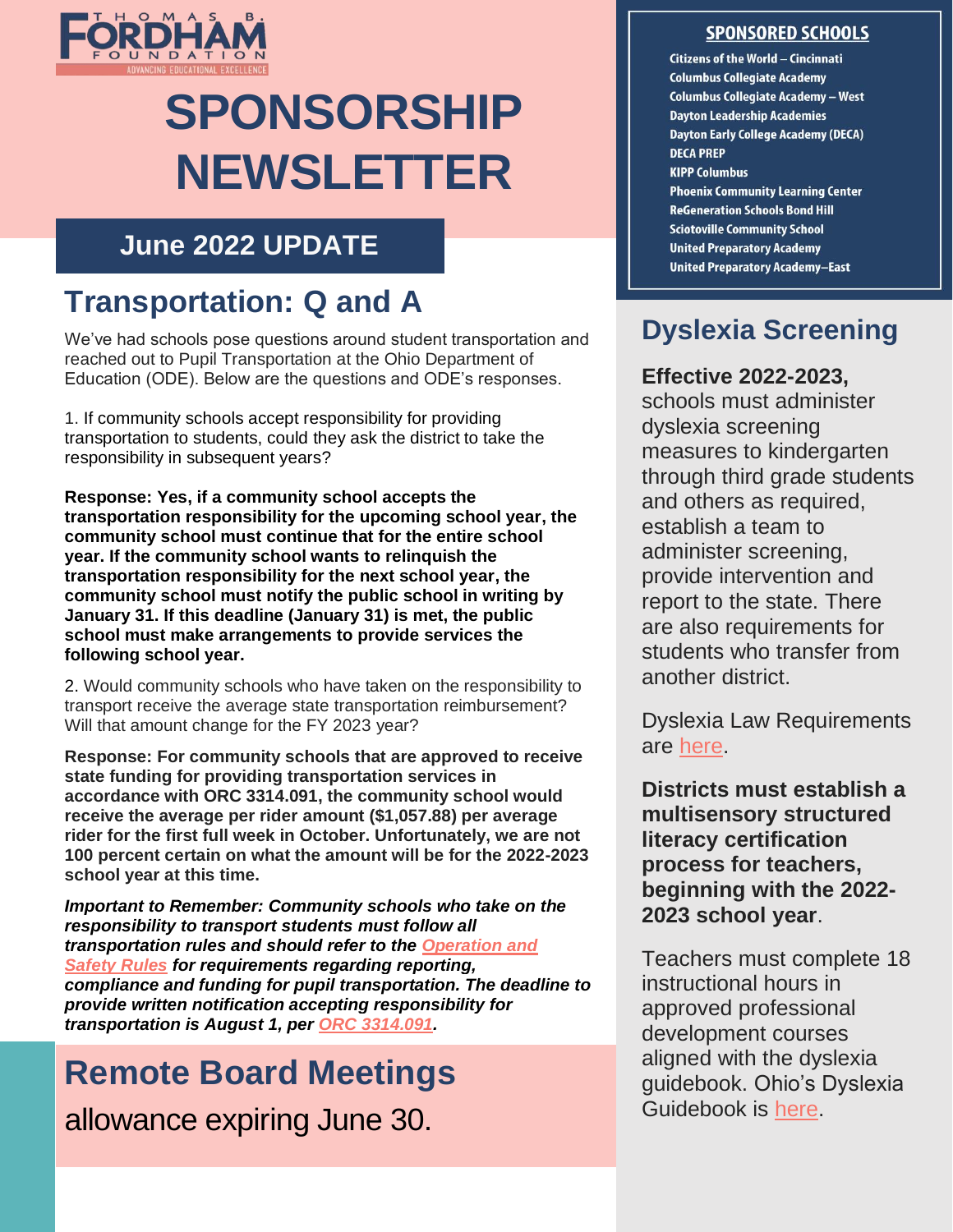## **Important**

*Blended Learning*:

Current law requires that schools opting or ceasing to use a blended learning model submit a [declaration](https://education.ohio.gov/getattachment/Topics/Back-to-School/Remote-Learning-FAQ/Blended-Learning-Declaration-Form_2021-22.pdf.aspx?lang=en-US) to ODE by **July 1 of each school year**.

## **Other Resources**

- **[Grant Opportunities](https://charterschoolcenter.ed.gov/funding/funding-opportunities)**
- **[Student Wellness Toolkit](https://education.ohio.gov/Topics/Student-Supports/Supporting-Student-Wellness-Toolkit)**
- [Providing proximity and quality data to](https://fordhaminstitute.org/ohio/commentary/providing-proximity-and-quality-data-parents-influences-school-choices)  [parents influences school choices,](https://fordhaminstitute.org/ohio/commentary/providing-proximity-and-quality-data-parents-influences-school-choices) Jeff **Murray**
- [Ohio is making strides in education-to](https://fordhaminstitute.org/ohio/commentary/ohio-making-strides-education-workforce-pathways)[workforce pathways,](https://fordhaminstitute.org/ohio/commentary/ohio-making-strides-education-workforce-pathways) Jessica Poiner
- How to narrow the excellence gap in early [elementary school](https://fordhaminstitute.org/national/commentary/how-narrow-excellence-gap-early-elementary-school), Michael J. Petrilli

## **Trainings and Events**

• National Charter School Conference information [here,](https://ncsc.publiccharters.org/) June 19-22

### **Third Grade Reading**

#### THIRD GRADE READING GUARANTEE PROMOTION CRITERIA CHANGES FOR 2021-2022

#### PARENTAL NOTIFICATION OF REMEDIATION PLAN

Each school district, community school, STEM school and each chartered nonpublic school subject to ORC 3301.163 must notify the parent or guardian of each student who achieves a scaled score below 683 on **spring's** Ohio State Test for grade 3 English Language Arts and describe the district's or school's remediation plan to improve the student's academic performance in reading.

OTHER CRITERIA CHANGES DUE TO EMERGENCY LEGISLATION CHANGES INCLUDE RETENTION CRITIERIA, AND PARENT CONSULTATION IN PROMOTION DECISIONS AND ARE DETAILED [HERE.](https://education.ohio.gov/Topics/Learning-in-Ohio/Literacy/Third-Grade-Reading-Guarantee/Third-Grade-Reading-Guarantee-Teacher-Resources)

Reading Improvement and Monitoring Plan (RIMP) Intervention Video Series

- [RIMP Intervention Information Webinar](https://sstr5.zoom.us/rec/play/axSMZgJxfpIEwk56_wtKwG9JuFnqJsLtTkx7iyd2tqWZkSXGsQ7hcyiNgzY5V1-ku5ReDw3mEFpDeSj2.Z8rL6qIhgLsj8zOy?continueMode=true&_x_zm_rtaid=3Qk8aNskRy6HVzNbaKxB2A.1633720899891.eadf5b5b3d19645aae4e3b3752e13be5&_x_zm_rhtaid=452)  [\(September 2021\)](https://sstr5.zoom.us/rec/play/axSMZgJxfpIEwk56_wtKwG9JuFnqJsLtTkx7iyd2tqWZkSXGsQ7hcyiNgzY5V1-ku5ReDw3mEFpDeSj2.Z8rL6qIhgLsj8zOy?continueMode=true&_x_zm_rtaid=3Qk8aNskRy6HVzNbaKxB2A.1633720899891.eadf5b5b3d19645aae4e3b3752e13be5&_x_zm_rhtaid=452)
- [Explicit Instruction in Comprehension](https://www.youtube.com/watch?v=1ApNNMxhyBc&list=PLnRQNvyI1h9ZF7S_WyMQatKkIZou3FUuk&index=1) (9:33)
- [Explicit Intervention in Decoding](https://www.youtube.com/watch?v=3sdqXPGi_vc&list=PLnRQNvyI1h9ZF7S_WyMQatKkIZou3FUuk&index=2) (6:30)
- [Explicit Intervention in Phonemic](https://www.youtube.com/watch?v=-6qDB7j13lg&list=PLnRQNvyI1h9ZF7S_WyMQatKkIZou3FUuk&index=3)  [Awareness](https://www.youtube.com/watch?v=-6qDB7j13lg&list=PLnRQNvyI1h9ZF7S_WyMQatKkIZou3FUuk&index=3) (4:58)
- [Explicit Intervention in Sight Word](https://www.youtube.com/watch?v=7CPGfXDbb6Y&list=PLnRQNvyI1h9ZF7S_WyMQatKkIZou3FUuk&index=4)  [Recognition](https://www.youtube.com/watch?v=7CPGfXDbb6Y&list=PLnRQNvyI1h9ZF7S_WyMQatKkIZou3FUuk&index=4) (8:07)
- [Multi Modal Approach to Structured](https://youtu.be/58ivdCSkJQE)  [Literacy](https://youtu.be/58ivdCSkJQE) (1:57)
- Small Group Scaffolding of Complex [Texts](https://www.youtube.com/watch?v=Pw7GaVdglUM&list=PLnRQNvyI1h9ZF7S_WyMQatKkIZou3FUuk&index=6) (5:44)
- [Explicit Intervention in Vocabulary](https://www.youtube.com/watch?v=pq4nKf1xjKQ&list=PLnRQNvyI1h9ZF7S_WyMQatKkIZou3FUuk&index=7) (6:49)
- [Explicit Intervention in Fluency](https://www.youtube.com/watch?v=Tif5H1nDmrM&list=PLnRQNvyI1h9ZF7S_WyMQatKkIZou3FUuk&index=8) (7:04)
- **Explicit Intervention in** [Communication/Language](https://www.youtube.com/watch?v=WkWfHsH4S_M&list=PLnRQNvyI1h9ZF7S_WyMQatKkIZou3FUuk&index=9) (4:49)